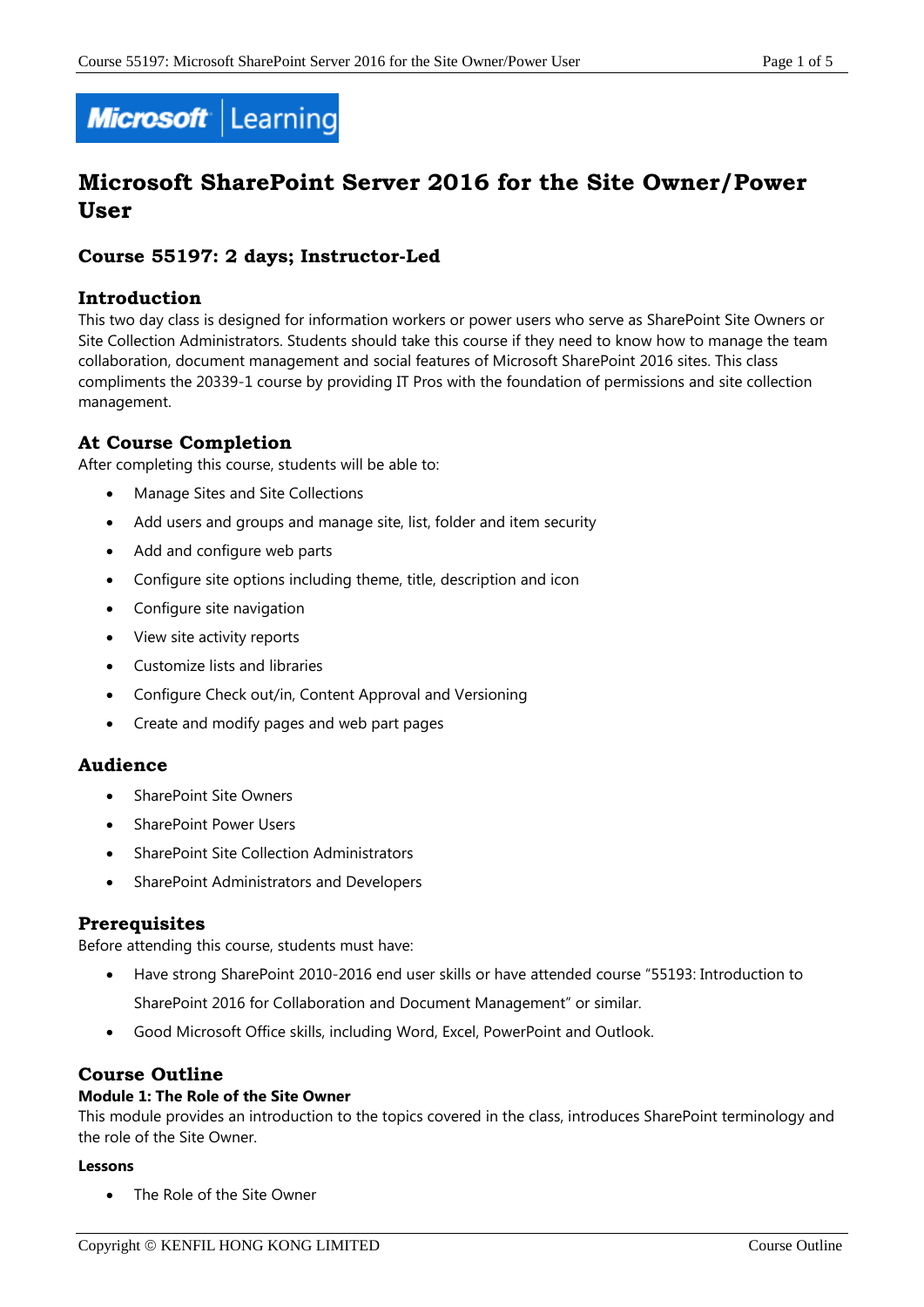- Work Areas for Site Owners
- Browser Support
- Resources

After completing this module, students will be able to:

- Identify who can do what in SharePoint administration.
- Navigate to site collection, site, page and list administration pages typically used to administer SharePoint sites.

#### **Module 2: Users, Groups and Permissions**

This module covers the management of SharePoint user and content security at the site, list, library, folder and item levels.

#### **Lessons**

- SharePoint Security
- Users and Groups
- Permission Levels
- Inheritance
- Adding and Removing Users
- Creating SharePoint Groups
- Creating Custom Permission Levels
- List and Library Permissions
- Checking Permissions
- SharePoint Security Best Practices

#### **Lab : Users, Groups and Permissions**

- Ouiz!
- Add new users to a site
- Create a permission level for "Add, Edit, but not Delete"
- Create a new group for the site
- Create a new group for granular permissions
- Create a subsite with unique permissions
- Set unique permissions on a library and a folder

After completing this module, students will be able to:

- Manage SharePoint security using best practices.
- Add new users and groups to SharePoint.
- Create custom permission level.

#### **Module 3: Site and Site Collection Features**

This module covers the use of SharePoint Features to add and remove functionality for sites and site collections.

#### **Lessons**

- SharePoint Features
- Features for Site Owners
- Features for Site Collection Administrators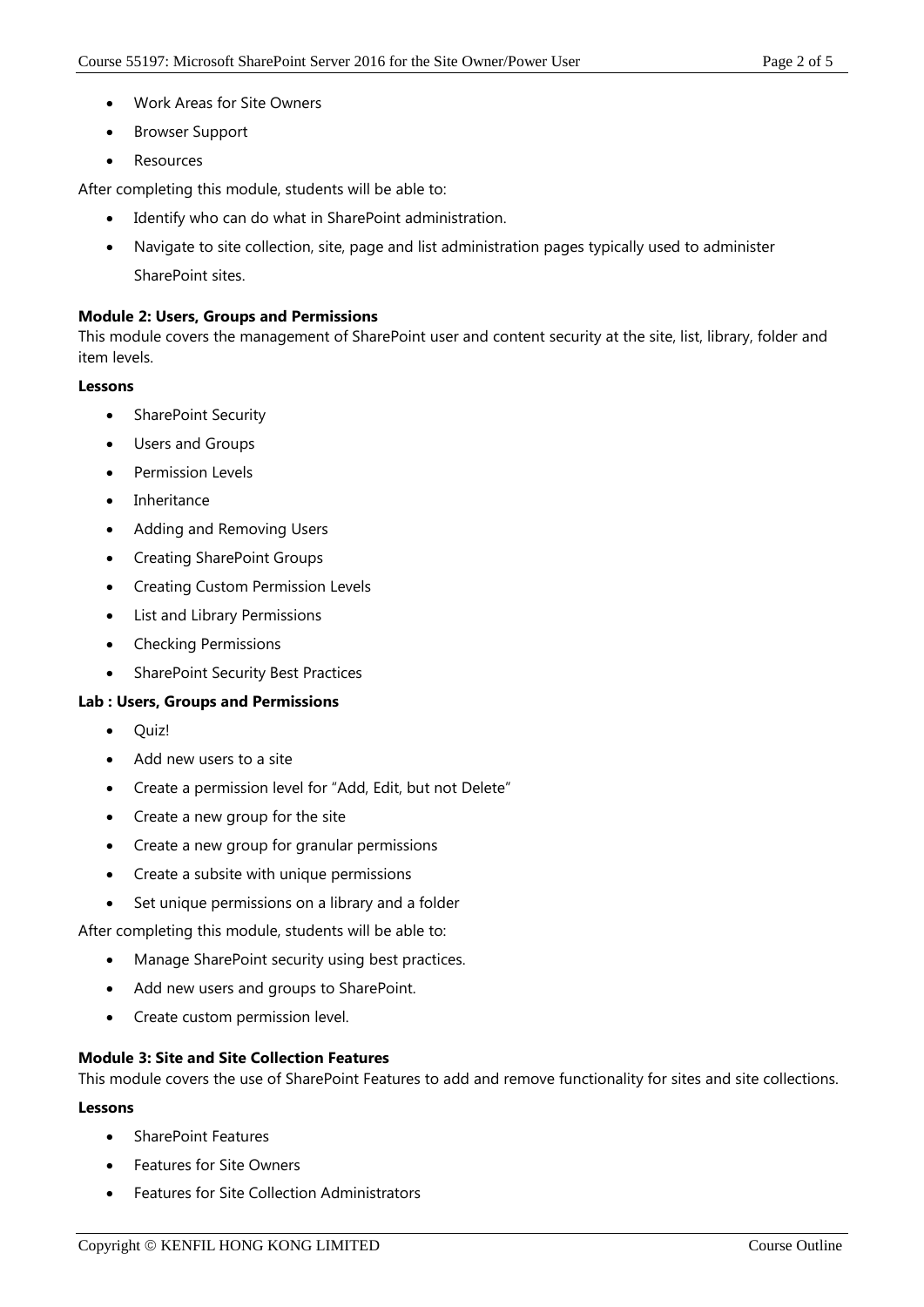#### **Lab : Site and Site Collection Features**

- Ouiz!
- Add a Feature to Your Site

After completing this module, students will be able to:

- Describe the use and scopes of SharePoint Features.
- Activate and Deactivate Features for Sites and Site Collections.

#### **Module 4: Managing Sites and Pages**

This module explores the creation and configuration of subsites and pages.

#### **Lessons**

- Creating Subsites
- Deleting Subsites
- Changing the Look and Feel
- Site Navigation
- Save Site as Template
- Search Visibility for the Site
- Creating Pages
- Working with Web Parts

### **Lab : Managing Sites and Pages**

- Quiz!
- Create a subsite and add lists and libraries
- Customize the home page of the site
- Add a web part to the home page

After completing this module, students will be able to:

- Describe the use of subsites and pages.
- Create, configure and delete subsites.
- Create, configure and delete pages.
- Configure site navigation.
- Save a Team Site as a reusable site template.
- Add and configure web part

#### **Module 5: Working with Lists and Libraries**

This module explains how to create and configure out of the box and custom lists and libraries. It covers how to configure and work with features such as Content Approval, Versioning and Views.

#### **Lessons**

- Creating Lists and Libraries
- Deleting Lists and Libraries
- List Settings
- Viewing Files using Office Online Server
- Content Approval
- Folders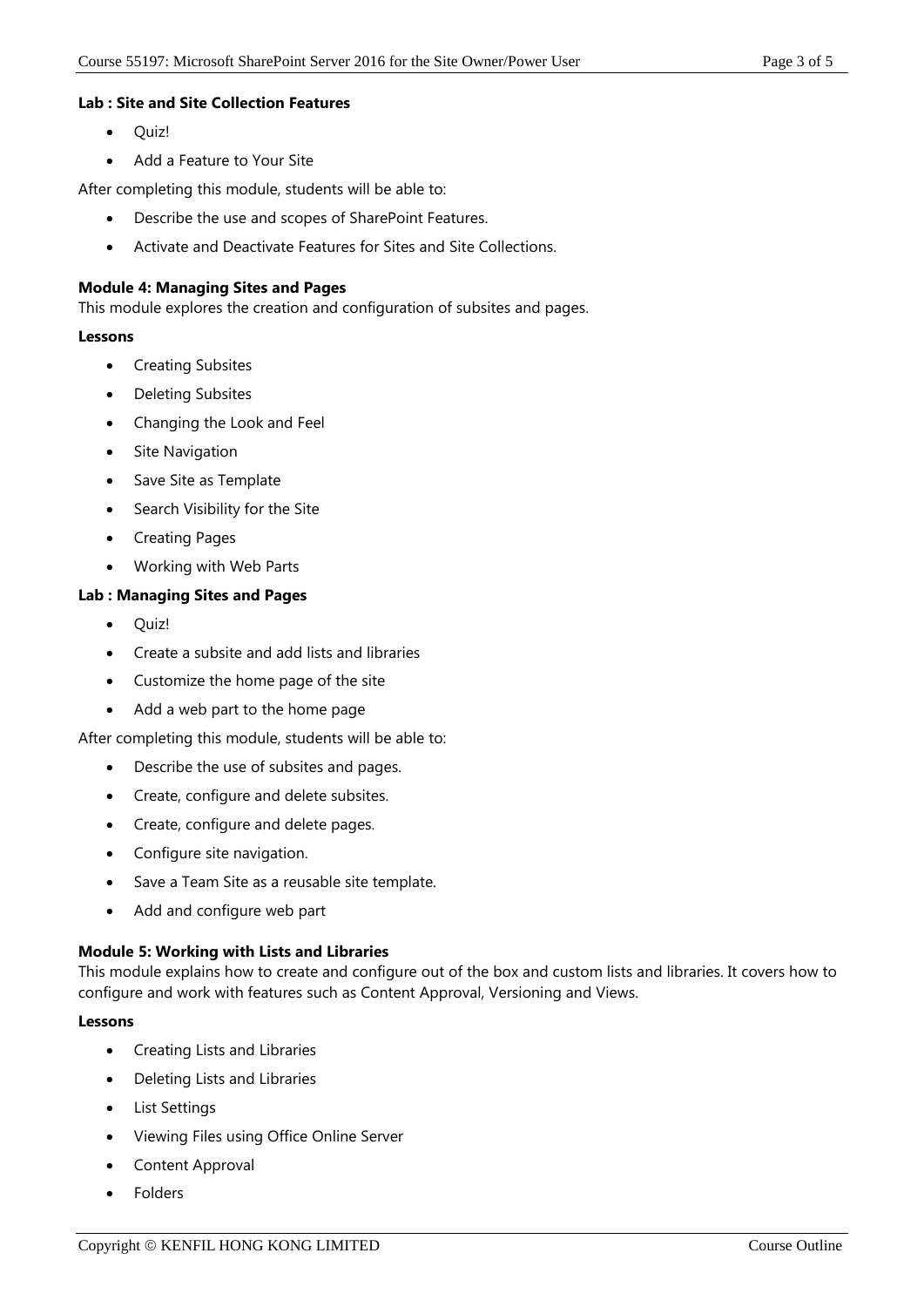- Search Visibility
- List and Library Versioning Options
- Checking Documents Out and In
- Adding and Configuring Columns
- Column and Item Validation
- Creating Lists by Importing Excel Files
- Creating and Modifying Views

## **Lab : Working with Lists and Libraries**

- Quiz!
- Add Columns to an Existing List
- Add an Alert
- Configure Content Approval
- Configure Versioning
- Create a List from an Excel File
- Add Custom Views to a List

After completing this module, students will be able to:

- Describe the key features of SharePoint Lists and Libraries.
- Create and customize lists and libraries.
- Configure Content Approval, Versioning, Required Check Out and other list and library features.
- Create and use list and library views.

#### **Module 6: Monitoring Site Activity**

This module explores the Site Activity reports available to Site Owners and Site Collection Administrators.

#### **Lessons**

- SharePoint Reporting
- Storage Metrics
- Popularity Trends
- Search Reports

After completing this module, students will be able to:

- Describe the out of the box reports available to Site Owners and Site Collection Administrators.
- Create and save activity reports

#### **Module 7: SharePoint Apps and Add-ins (Optional)**

This module explores SharePoint Apps and Add-ins.

#### **Lessons**

- What is an App?
- What is an Add-in?
- Working with Add-ins
- Adding Add-ins
- The SharePoint Store
- The App Catalog